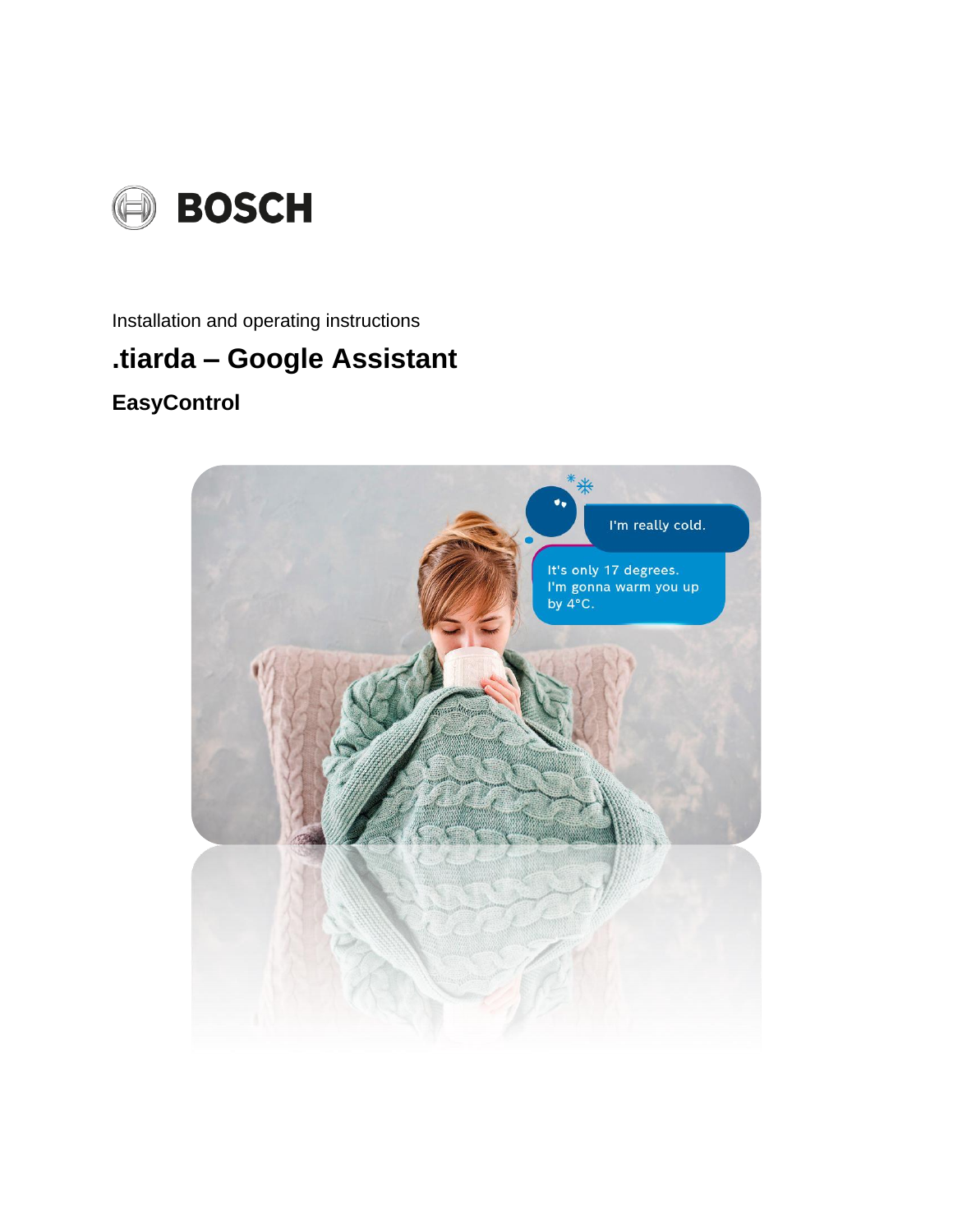## **BOSCH**

1. Open Google Assistant and say/type "Talk to Tiarda Home"



2. You will be asked whether .tiarda Home can ask Google for profile information for the creation of a .tiarda Home account. Respond with "Yes".



3. Next, you will be asked whether you are ready to make your new .tiarda Home account. Respond with "Yes" again.



4. You will receive an e-mail from Google Home confirming that your .tiarda account has been created.

| c | MAI 4 59% 2 15:09                                                                         |  |  |
|---|-------------------------------------------------------------------------------------------|--|--|
|   | ٠                                                                                         |  |  |
|   | Google                                                                                    |  |  |
|   | New Tiarda Home                                                                           |  |  |
|   | account created                                                                           |  |  |
|   | natashabassingthweighte@gmail.com                                                         |  |  |
|   | New Tiarda Home account                                                                   |  |  |
|   | natashabassingthwaighte@gmail.com                                                         |  |  |
|   | Hi Natasha.                                                                               |  |  |
|   | You created a Tiarda Home account using<br>your Google Assistant, Tiarda Home now         |  |  |
|   | has access to your name, email address and<br>profile picture. If you ever want to change |  |  |
|   | your connection to Tiarda Home, go to your<br>Google Account.                             |  |  |
|   | By creating this account, you agreed to                                                   |  |  |
|   | Tiarda Home's Terms of Service and Privacy<br>Policy.                                     |  |  |
|   | To use Tiarda Home on your phone or                                                       |  |  |

5. Thereafter, you will be asked whether you are ready to start the log in and heating connection process. Tap on "Yes please."



6. .tiarda will continue the conversation by asking you to confirm the device you have. Please select "Bosch EasyControl".

| 15:04                                        | $H \otimes H$ |
|----------------------------------------------|---------------|
| <b>Tiarda Home</b>                           |               |
|                                              | Yes please.   |
| Do you have one of the<br>following devices? |               |
|                                              |               |
|                                              |               |
|                                              |               |
|                                              |               |
|                                              |               |
|                                              |               |
|                                              |               |

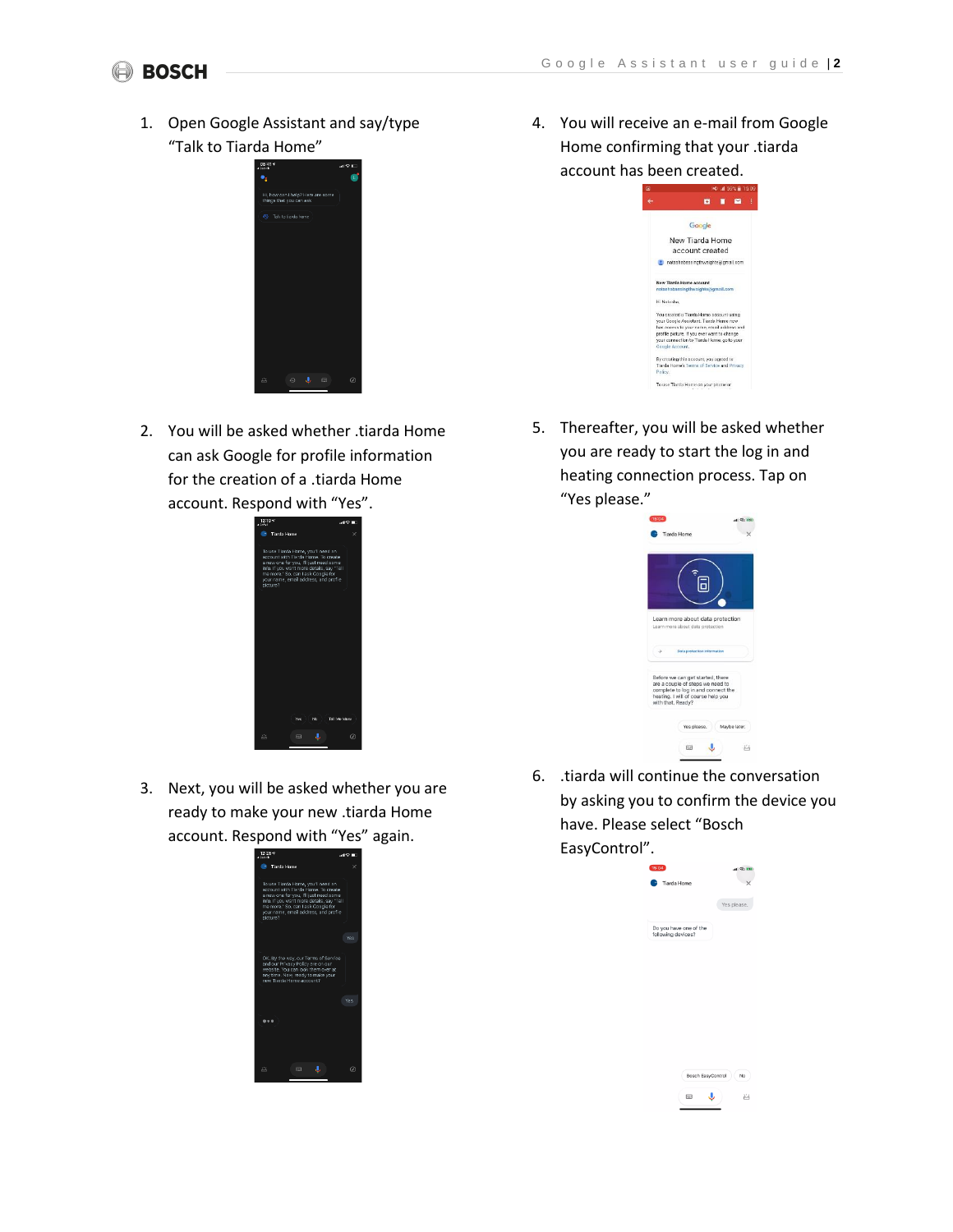7. Next, to finalize the process, click on "Connect heating".



8. You will be lead to a Bosch page. Tap on "CONNECT NOW" to confirm the pairing of your device.

| $12:27 =$<br>Rearch |                                       | $\mathbf{H} \otimes \mathbf{H}$ |
|---------------------|---------------------------------------|---------------------------------|
| Close               | a connect tiarda.com                  | xA.<br>iđ.                      |
| т                   | <b>BOSCH</b><br>Declared Size Leiters |                                 |
|                     |                                       |                                 |
| speaking!           | Hello, this is your heater            |                                 |
|                     | about Jarda                           |                                 |
|                     | <b>Usage of Iterda</b>                |                                 |
|                     | PRIVACY STATEMENT                     |                                 |
|                     | CONNECT NOW                           |                                 |
| -                   |                                       |                                 |
|                     | © Bosch Thermotechnik GmbH            | Leagl                           |
| Notice              | Privacy Statement Terms and           |                                 |
|                     | m                                     | $\omega$                        |
|                     |                                       |                                 |

9. Accept the Terms and Conditions.



10. Login Log in with your Bosch ID that you use for EasyControl.

| 16:05                                      | H(25) |
|--------------------------------------------|-------|
| a accounts.bosch.com<br>Close              |       |
| <b>BOSCH</b>                               |       |
| Login with your Bosch ID                   |       |
| Email address                              |       |
| Password                                   | ®     |
| Stay logged in                             |       |
| Login                                      |       |
| Not registered yet? ><br>Forgot password > |       |
| Corporate Information                      |       |
| ł                                          |       |

11. Next, you will be asked to authorize access. Click on "Agree".



12. Select your controller. If no controller is available for selection yet, enter your controller data and your personal password that you use with the app.